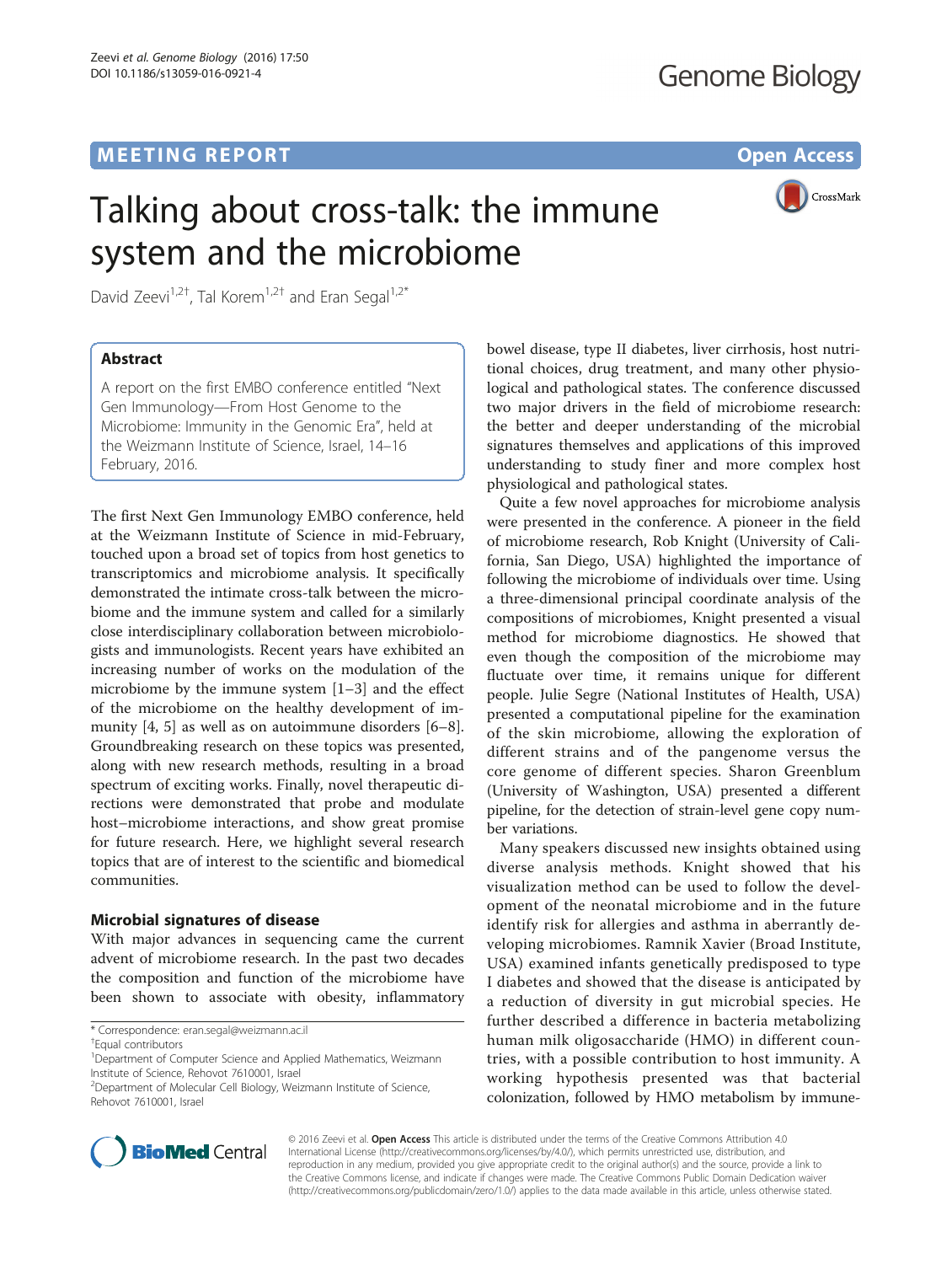silent bacteria, may attenuate immune education and lead to autoimmunity. Moran Yassour (Broad Institute, USA) presented results from a longitudinal cohort of 40 children who consumed or abstained from antibiotic consumption, and showed a prolonged reduction of microbial diversity in children that are prescribed repeated courses of antibiotics, also resulting in less stable communities, reduced intraspecies diversity, and transient increase in antibiotic resistance genes.

Segre showed surprising figures of viral and fungal content in the skin microbiome and a shift in its composition going through puberty. She presented her work on atopic dermatitis, showing that two bacterial species, Staphylococcus aureus and Staphylococcus epidermidis, rise in abundance during flares of the disease. Eran Elinav (Weizmann Institute of Science, Israel) presented a collaborative project with our lab that addressed the issue of recurrent obesity, which may be linked to the microbiome, thereby impeding dieting and weight management.

### The microbiome as an immunomodulator

Another central theme of the conference was the recognition of the important role of the microbiome in host immune maturation and in immunological health and disease. The microbiome was shown to affect many immune pathways, including innate immunity, inflammasomes, and regulatory T cells.

Andrew MacPherson (University of Bern, Switzerland) showed that the microbiota in pregnancy shapes neonate immunity, and specifically that innate immunity can be transferred between mother and offspring in the absence of the immunomodulating agent. Macpherson colonized pregnant germ-free mice with an Escherichia coli strain which infects the host transiently, thus decoupling the effect of gestational and postnatal maternal microbiome. Finally, he showed that such colonization initiates the transfer of microbial molecules to the offspring, causing them to develop innate immunity to the same E. coli. The effect of the maternal microbiome on offspring health was underlined by Dan Littman (Skirball Institute of Biomolecular Medicine, New York University, USA) who showed that simulating a viral infection with poly I:C at gestational day 12.5 leads to autism spectrum disorder (ASD)-like symptoms in mice offspring. This process is blocked with anti-interleukin (IL)-6 or anti-IL-17 antibodies which affect maternal T-cell differentiation. Since T-cell differentiation is also modulated by gut microbiota, this work shows a possible role for the maternal microbiome in offspring ASD.

Fiona Powrie (Oxford University, UK) showed that a polysaccharide derived from Helicobacter hepaticus regulates IL-10 and  $T_{reg}$  response in the gut but not IL-6 and tumor necrosis factor-alpha, modulating the immune response and allowing the bacteria to prosper in the resulting niche. Such discoveries hold promise for future therapies modulating host immunity using microbiome modulation and microbiome-derived metabolites.

### Technological advances

Many new methodological and technological advances were presented in the meeting. Feng Zhang (Massachusetts Institute of Technology, USA) discussed the CRISPR technology, and presented his efforts to improve its specificity by introducing mutations that reduce the ability of Cas9 to stabilize incorrect guide matches. He also presented the process of identifying "new" CRISPR systems, and specifically the FnCpf1 system, which has a simple RNA guide, cuts with sticky end, and is independent of the RNA polymerase III enzyme of the host—allowing for a simpler system which is more efficient in many cases. The potential of the CRISPR technology is just starting to unfold, with works such as that of Jonathan Schmid-Burgk (University of Bonn, Germany) who used it to knockout multiple genes, identifying key genes to NLRP3 inflammasome activation, such as NEK7. A complementary approach was taken by Nobel laureate Bruce Beutler (University of Texas Southwestern, USA), who found the dominant role of NEK7 in the activation of the NLRP3 inflammasome, enforcing mutual exclusivity of cell division and the inflammasome response, by assaying the phenotypic effect in a forward genetic analysis of N-ethyl-N-nitrosoureainduced mutagenesis in mice.

Timm Schroeder (ETH Zurich, Switzerland) made a claim for continuously following and quantifying the fate of stem cells at the single-cell level. He presented his approach, by combining time-lapse microscopy, cellular markers, and computational analysis. This allows him to identify decision-making points and combine them with single-cell approaches to descend into molecular mechanisms. Ilana Kolodkin-Gal (Weizmann Institute of Science, Israel) utilized X-ray for the study of biofilms, arguing for a dominant role for minerals in their formation and function. She showed that three-dimensional biofilm formation is associated with and dependent on crystalline calcium carbonate deposition, which allows for control of diffusion, potentiating antibiotic resistance within the biofilm.

Michael Fischbach (University of California, San Francisco, USA) presented his methodology for novel biocompound discovery, which involves prediction of molecular products of genetic sequences, instead of the common course of first finding a molecule of interest and then looking for the biosynthesizing enzymes. This is a much needed approach, as even the beststudied organisms have many genes whose products are unknown. The same idea applies to gene clusters in the human microbiome, as most are not characterized,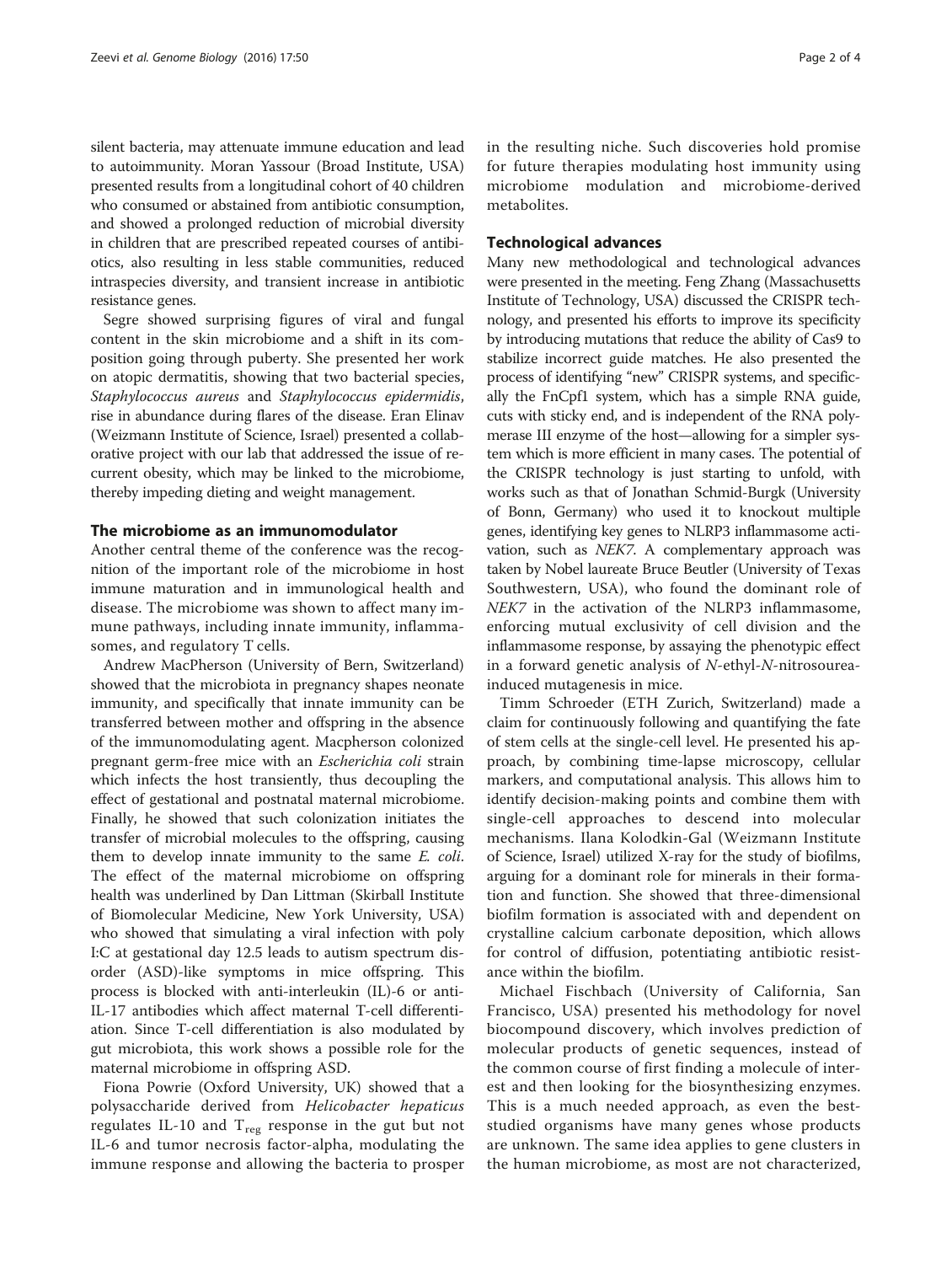yet appear in over 90 % of the Human Microbiome Project samples. A striking example is indoxyl sulfate, which is created in a manner that is dependent upon microbial metabolism of diet-derived molecules and is toxic to kidney patients.

#### Transcription regulation in host immune response

One way by which exogenic compounds exert their effect on the host is by altering transcription, and the topic of transcription regulation was widely discussed during the meeting. Nobel laureate David Baltimore (Caltech, USA) discussed the dynamics of mRNA transcription following inflammation and described how the temporal order of the immune response is regulated by splicing, by measuring the accumulation of unspliced mRNA. Baltimore showed that the splice sites of late-response genes harbor introns that contain conserved noncanonical sequences which serve as "bottlenecks".

Amos Tanay (Weizmann Institute of Science, Israel) discussed new ways to study topologically associating domains (TADs) and gene regulation within them. Tanay introduced algorithms and new single-cell and singlemolecule assays to capture "walks" between physically linked genomic loci. He then argued that multiway contacts between enhancers can be explained by independent pairwise interactions within the context of TADs, while silenced domains can form rosette-like hubs. Ido Amit (Weizmann Institute of Science, Israel) presented a collaboration with Tanay where they examined the transcriptome of single hematopoietic progenitors and used transcriptional sorting to delineate progenitor subgroups, as opposed to contemporary surface markers and functional assays, and found early transcriptional priming of differentiation lines, with no mixed-state progenitors. Furthermore, he demonstrated that comprehensive single-cell analysis of bone marrow progenitors can be used to revise the current hematopoietic tree model, defining new progenitors, markers, signaling pathways, and transcriptional lineage regulators.

#### Microbiome as a basis for therapeutics

The microbiome has been implicated as a target for therapy as it affects human health, but, unlike human genetics, it is easier to manipulate. Recurrent Clostridium difficile colitis is now commonly treated with stool transplants, and the effect of microbial transplants on obesity and insulin sensitivity has also been shown. However, although probiotic and prebiotic supplementation, along with stool transplants and diet-based microbiome alterations, are some of the tools readily available in the clinic, little is known about the mechanisms leading to their desired effects. Host immunity, the presence or absence of certain metabolites, bacterial composition and bacterial genetics are all important players in the

complex environment of the gut, and were all addressed at the conference.

Addressing the effect of host immunity, Richard Flavell (Yale University, USA) observed the fraction of the gut microbiome that is coated by immunoglobulin A (IgA), postulating that it acts as an initiator of immune responses. In a healthy gut, IgA normally coats pathogens, but individuals with inflammatory bowel diseases exhibit aberrant IgA coating of microbes. Flavell introduced the fraction of microbes coated with IgA to germ-free mice, showing their ability to induce dysbiosis and colitis. Finally, as a prospective therapeutic avenue, Flavell showed that immunizing against one of the aberrantly coated species was enough to protect mice against dextran sulfate sodium (DSS)-induced colitis.

The importance of certain metabolites for the healthy function of the gut microbiome was shown by Powrie. Tying metabolite composition with host immunity, she discussed how the short-chain fatty acid butyrate promotes bone marrow-derived macrophage activity with improved Salmonella killing. She ended with a therapeutic promise, showing that treating mice with butyrate promoted host defense against Citrobacter rodentium infection. Using an analysis of the compositions of microbiomes, Knight showed that applying a vaginal swab to neonates born by cesarean section promoted a healthier development of infant microbiomes. In patients with a Clostridium difficile infection, Knight showed that stool samples cluster outside the normal range of healthy human stool microbiota composition, but that a stool transplant can induce a favorable change within a day. We (presented by Eran Segal) showed a collaborative project with Elinav in which we measured the composition and genetic function of the microbiomes of over 800 people and found them to be associated with an effect on human glucose metabolism. We further showed that these microbial markers are utilized in the prediction of personal response to meals, and that the microbiome changes in a manner that was consistent across different individuals when the host is put on a diet designed to lower postmeal blood glucose responses. This intricate interplay between host diet, host health, and microbiome compositional dynamics holds promise for the design of new diet-based microbiome modulating therapeutics.

#### Concluding remarks

This meeting covered many new and exciting developments in microbiome research, immunology, and the cross-talk between them. Due to the large number of exciting and interesting talks presented in the meeting, this report only provides a small glimpse of these topics rather than a comprehensive view of the entire conference. Many unpublished works were presented and we can expect some innovative research to be published very soon.